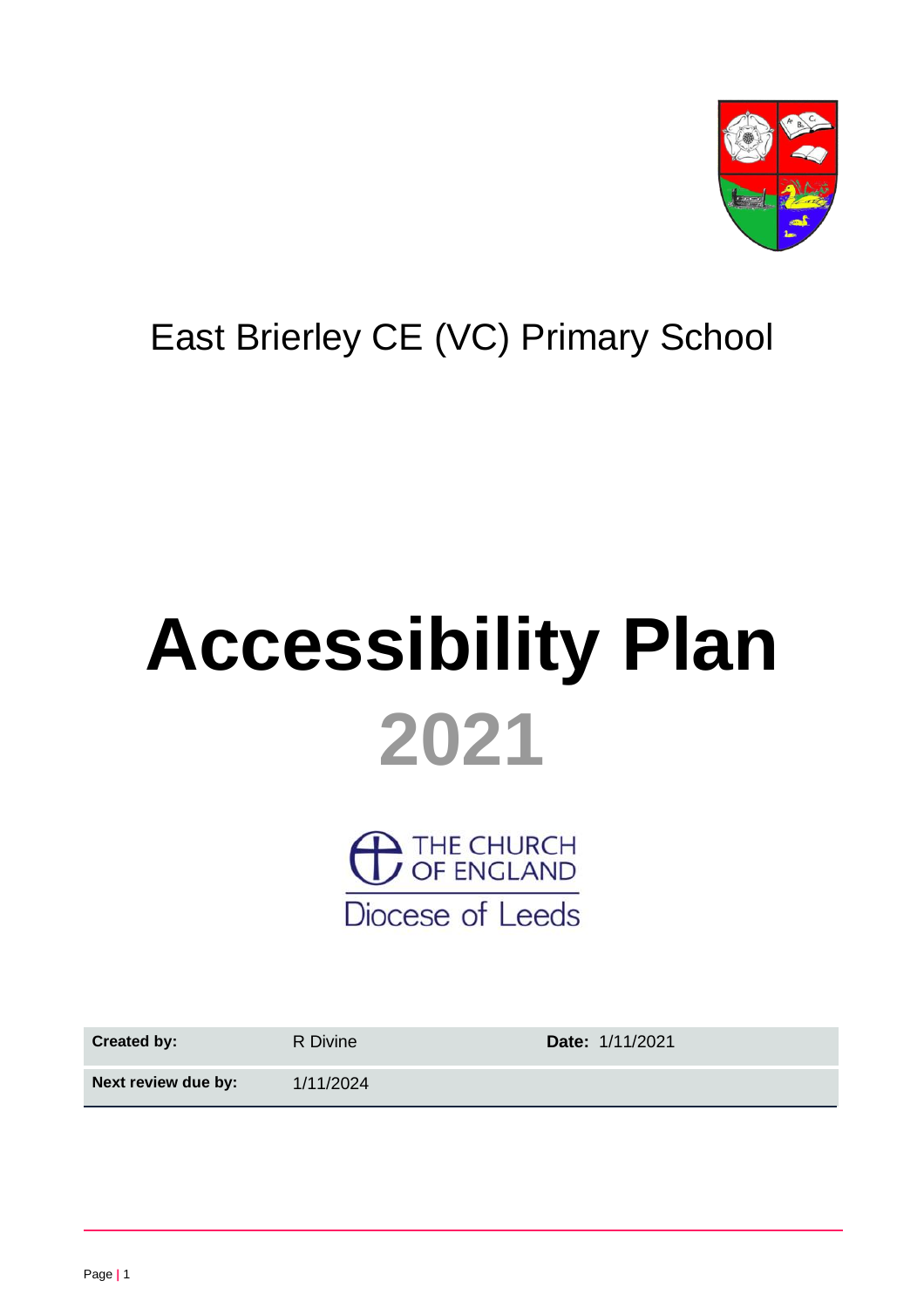#### **1. Aims**

Schools are required under the Equality Act 2010 to have an accessibility plan. The purpose of the plan is to:

- Increase the extent to which disabled pupils can participate in the curriculum
- Improve the physical environment of the school to enable disabled pupils to take better advantage of education, benefits, facilities and services provided
- Improve the availability of accessible information to disabled pupils

Our school aims to treat all its pupils fairly and with respect. This involves providing access and opportunities for all pupils without discrimination of any kind. We are committed to developing a culture of awareness, tolerance and inclusion.

The plan will be made available online on the school website, and paper copies are available upon request.

Our school is also committed to ensuring staff are trained in equality issues with reference to the Equality Act 2010, including understanding disability issues.

The school supports any available partnerships to develop and implement the plan.

Our school's complaints procedure covers the accessibility plan. If you have any concerns relating to accessibility in school, the complaints procedure sets out the process for raising these concerns.

#### **2. Legislation and guidance**

This document meets the requirements of [schedule 10 of the Equality Act 2010](http://www.legislation.gov.uk/ukpga/2010/15/schedule/10) and the Department for Education (DfE) [guidance for schools on the Equality Act 2010.](https://www.gov.uk/government/publications/equality-act-2010-advice-for-schools)

The Equality Act 2010 defines an individual as disabled if they have a physical or mental impairment that has a 'substantial' and 'long-term' adverse effect on their ability to undertake normal day to day activities.

Under the Special [Educational Needs and Disability \(SEND\) Code of Practice,](https://www.gov.uk/government/publications/send-code-of-practice-0-to-25) 'long-term' is defined as 'a year or more' and 'substantial' is defined as 'more than minor or trivial'. The definition includes sensory impairments such as those affecting sight or hearing, and long-term health conditions such as asthma, diabetes, epilepsy and cancer.

Schools are required to make 'reasonable adjustments' for pupils with disabilities under the Equality Act 2010, to alleviate any substantial disadvantage that a disabled pupil faces in comparison with non-disabled pupils. This can include, for example, the provision of an auxiliary aid or adjustments to premises.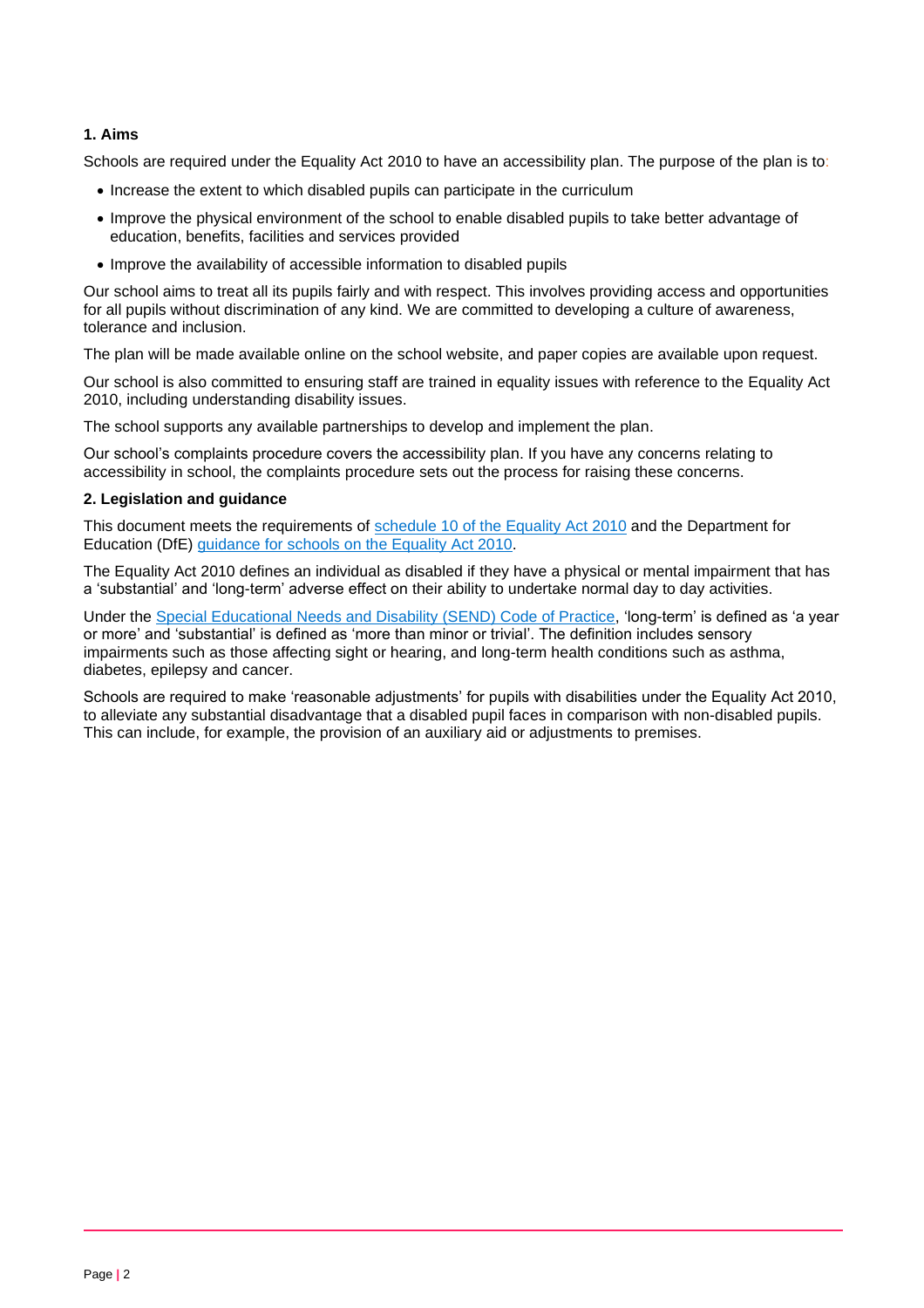## **3. Action plan**

This action plan sets out the aims of our accessibility plan in accordance with the Equality Act 2010.

| Aim                                                                    | <b>Current Good</b><br><b>Practice</b><br>Established practice<br>and practice under<br>development                                                                                                                                  | <b>Objectives</b>                                                                                                                                                                                                | <b>Actions to be</b><br>taken                                                                                                                                                                                                                                                                                                                                                                                              | <b>Person</b><br><b>Responsible</b>                                                           | Date to complete<br><b>Actions by</b>                                                                                                                                                 | <b>Success Criteria</b>                                                                                                                                                                                                                                                                                                                                                                   |
|------------------------------------------------------------------------|--------------------------------------------------------------------------------------------------------------------------------------------------------------------------------------------------------------------------------------|------------------------------------------------------------------------------------------------------------------------------------------------------------------------------------------------------------------|----------------------------------------------------------------------------------------------------------------------------------------------------------------------------------------------------------------------------------------------------------------------------------------------------------------------------------------------------------------------------------------------------------------------------|-----------------------------------------------------------------------------------------------|---------------------------------------------------------------------------------------------------------------------------------------------------------------------------------------|-------------------------------------------------------------------------------------------------------------------------------------------------------------------------------------------------------------------------------------------------------------------------------------------------------------------------------------------------------------------------------------------|
| To identify children<br>with SEND early<br>and offer early<br>support. | • Children with<br>SEND are<br>identified early.<br>• Children with<br>SEND are placed<br>on the SEND<br>register and<br>relevant<br>documents<br>produced (See<br>SEND Policy) in<br>collaboration with<br>parents and<br>teachers. | • All children with<br>SEND will be<br>identified early<br>and appropriate<br>provision put in<br>place.<br>Reasonable<br>adjustments<br>made.<br>• SEND documents<br>will be produced<br>in a timely<br>manner. | • Reception class<br>teacher to do<br>home visits prior<br>to children<br>starting school.<br>Any needs<br>discussed and<br>passed to the<br>SENDco. Early<br>Years settings<br>contacted to<br>discuss any<br>children with<br>needs.<br>• Class teachers to<br>meet with SLT to<br>discuss the<br>progress of<br>children and to<br>flag up any<br>concerns.<br>• SENDco to<br>observe in<br>classes where<br>necessary. | Reception class<br>teacher, SENDco.<br>Class teachers and<br>SLT.<br><b>SEND<sub>co</sub></b> | On-going<br>throughout the<br>year.<br>When needed.<br>Pupil progress<br>meetings at least<br>termly or more<br>regularly if needed<br>for individual<br>children<br>On-going support | Children with SEND<br>will be identified early<br>and put on the SEND<br>register. SEND policy<br>followed.<br>SENDco aware of all<br>children in school with<br>additional needs so<br>that the correct<br>provision can be put in<br>place to make sure all<br>children make good<br>progress.<br>SENDco will offer<br>advice to help all staff<br>meet children's<br>individual needs. |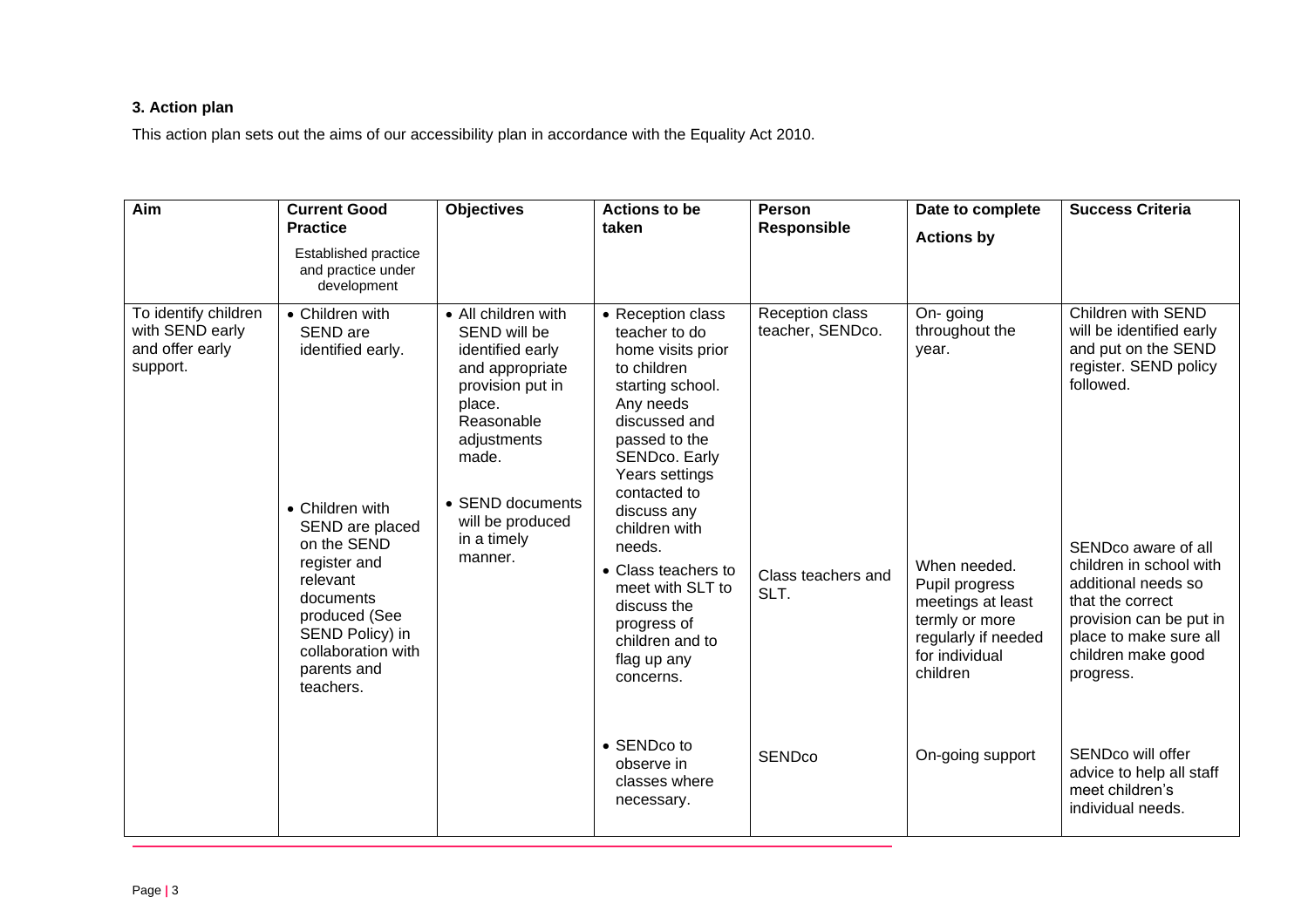| Aim                                                           | <b>Current Good</b><br><b>Practice</b><br>Established practice<br>and practice under<br>development                                                                                                              | <b>Objectives</b>                                                                            | <b>Actions to be</b><br>taken                                                                                                                                         | <b>Person</b><br><b>Responsible</b>               | Date to complete<br><b>Actions by</b> | <b>Success Criteria</b>                                                                 |
|---------------------------------------------------------------|------------------------------------------------------------------------------------------------------------------------------------------------------------------------------------------------------------------|----------------------------------------------------------------------------------------------|-----------------------------------------------------------------------------------------------------------------------------------------------------------------------|---------------------------------------------------|---------------------------------------|-----------------------------------------------------------------------------------------|
|                                                               |                                                                                                                                                                                                                  |                                                                                              | • Outside agencies<br>contacted and<br>referrals made<br>where external<br>support is<br>required.                                                                    | <b>SEND<sub>co</sub></b>                          | On-going support                      | Appropriate advice will<br>be sought and shared<br>so that children's<br>needs are met. |
| Increase access to<br>the curriculum for<br>pupils with SEND. | • Our school adapts<br>the curriculum for<br>SEND pupils to<br>meet their<br>individual needs.<br>• We use resources<br>tailored to the<br>needs of pupils<br>who require<br>support to access<br>the curriculum | • All children with<br>SEND will be able<br>to access a broad<br>and balanced<br>curriculum. | • Class teachers to<br>adapt their<br>lessons/provide<br>resources to<br>enable all to<br>access them.<br>• SENDco to offer<br>advice to<br>teachers.<br>• Curriculum | Class Teachers/<br><b>SENDco</b><br>Head teacher, | .On-going<br>On-going                 | All children access a<br>broad and balanced<br>curriculum.                              |
|                                                               | • The curriculum is<br>reviewed to<br>ensure it meets<br>the needs of all<br>pupils.                                                                                                                             |                                                                                              | checked by<br>subject leaders<br>for coverage.                                                                                                                        | SLT, SENDco and<br>Subject leaders.               |                                       |                                                                                         |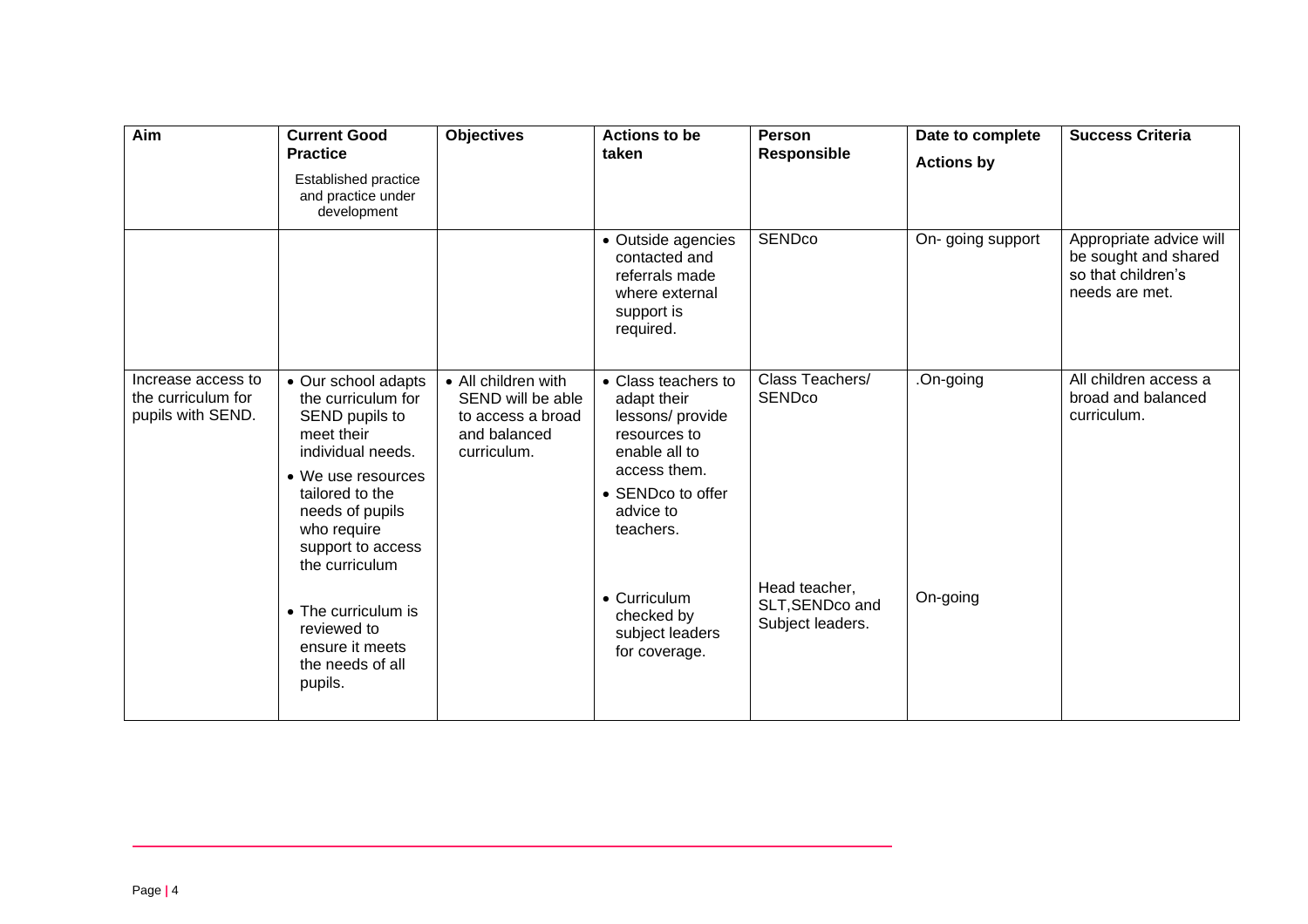| Aim                                                                                                                    | <b>Current Good</b>                                                                               | <b>Objectives</b>                                                                                                                                        | <b>Actions to be</b>                                                                         | Person                         | Date to complete                     | <b>Success Criteria</b>                                                                                                                        |
|------------------------------------------------------------------------------------------------------------------------|---------------------------------------------------------------------------------------------------|----------------------------------------------------------------------------------------------------------------------------------------------------------|----------------------------------------------------------------------------------------------|--------------------------------|--------------------------------------|------------------------------------------------------------------------------------------------------------------------------------------------|
|                                                                                                                        | <b>Practice</b><br>Established practice<br>and practice under<br>development                      |                                                                                                                                                          | taken                                                                                        | <b>Responsible</b>             | <b>Actions by</b>                    |                                                                                                                                                |
| To Ensure that our<br>children understand<br>difference and are<br>accepting and<br>tolerant of all in our<br>society. | • Curriculum<br>resources include<br>examples of<br>people with<br>disabilities                   | • Children will be<br>understanding of<br>the needs of<br>others and<br>exposed to<br>teaching materials<br>where differing<br>needs are<br>represented. | • More resources<br>need to be bought<br>including people<br>with disabilities.              | SENDcp and SLT to<br>purchase. | On-going. Focus in<br>2021 into 2022 | Children having<br>increased knowledge<br>of a range of<br>disabilities.                                                                       |
| To make sure that<br>all children make<br>good progress.                                                               | • Curriculum<br>progress is<br>tracked for all<br>pupils, including<br>those with a<br>disability | • Pupils progress<br>will be tracked<br>carefully to ensure<br>progress is being<br>made.                                                                | • Class teachers to<br>complete<br>formative and<br>summative<br>assessment.                 | SLT, Class<br>teachers.and TAs | On-going                             | All children will make<br>good progress.                                                                                                       |
|                                                                                                                        | • Targets are set<br>effectively and are<br>appropriate for<br>pupils with<br>additional needs    | • Targets will be<br>used to ensure<br>that children make<br>good progress.                                                                              | • Class teachers<br>with the support<br>of the SENDco (if<br>needed) will<br>create targets. | Class<br>teachers/SENDco       | On-going                             | If children are not<br>making good progress<br>targets will be set up<br>and small steps of<br>progress monitored.<br><b>SMART</b> targets set |
|                                                                                                                        |                                                                                                   |                                                                                                                                                          | • Staff to be trained<br>and guided to<br>write SMART<br>targets.                            |                                |                                      |                                                                                                                                                |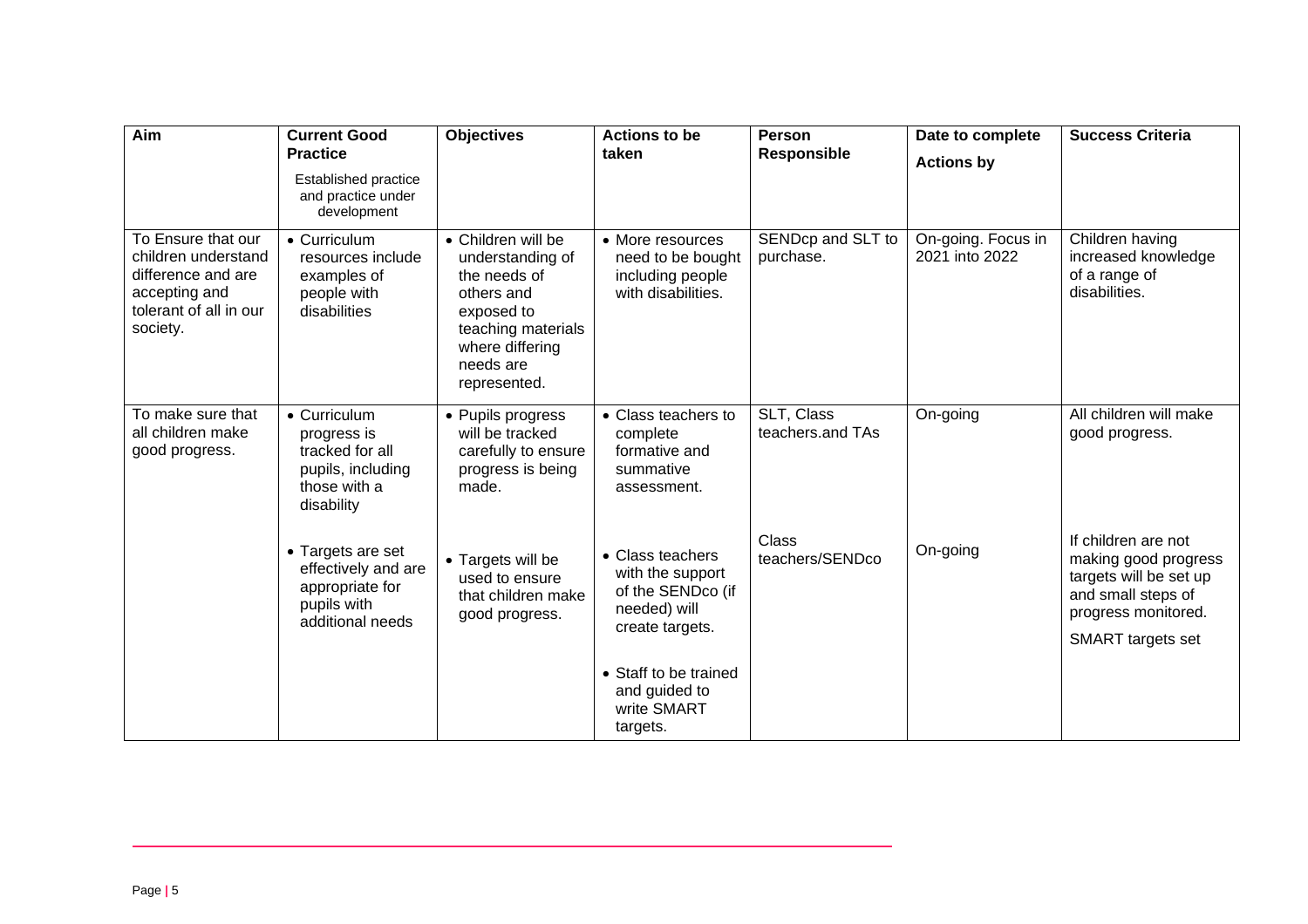| Aim                                                                                              | <b>Current Good</b><br><b>Practice</b><br>Established practice<br>and practice under<br>development                                                                                                               | <b>Objectives</b>                                                                                                                                                                                                                                   | <b>Actions to be</b><br>taken                                                                             | <b>Person</b><br><b>Responsible</b>                                               | Date to complete<br><b>Actions by</b>                      | <b>Success Criteria</b>                                                                                                               |
|--------------------------------------------------------------------------------------------------|-------------------------------------------------------------------------------------------------------------------------------------------------------------------------------------------------------------------|-----------------------------------------------------------------------------------------------------------------------------------------------------------------------------------------------------------------------------------------------------|-----------------------------------------------------------------------------------------------------------|-----------------------------------------------------------------------------------|------------------------------------------------------------|---------------------------------------------------------------------------------------------------------------------------------------|
| To ensure that staff<br>have the relevant<br>training to meet<br>children's individual<br>needs. | • Increased staff<br>knowledge of<br>specific learning<br>difficulties/special<br>educational needs<br>so that they can<br>adapt the<br>curriculum and put<br>in place the right<br>provision to meet<br>needs.   | • Staff to be trained<br>internally and<br>externally to<br>increase their<br>knowledge of<br>specific<br>disabilities /SEN.                                                                                                                        | • Gaps in staff<br>training to be<br>identified.and<br>training provided.                                 | SENDco/SLT and<br>external providers.                                             | When needed<br>throughout the<br>year.                     | Staff will be provided<br>with relevant training.<br>Staff confidence will<br>increase.<br>Outcomes for all pupils<br>will be better. |
| Make sure that<br>relevant referrals<br>are made in a<br>timely manner.                          | • Referrals are<br>made to relevant<br>external agencies.<br>• Advice from<br>professionals is<br>followed by all<br>staff.<br>• Meetings with<br>parents/care5rs<br>set up to discuss<br>needs and<br>provision. | • Ensure that<br>referrals are made<br>to relevant<br>professionals.<br>Discuss cases<br>where necessary<br>at the local ANP<br>and ask for advice<br>when needed<br>from relevant<br>teams.<br>Information to be<br>shared with<br>relevant staff. | • Relevant referrals<br>made.ANPs<br>attended and<br>advice shared<br>with the relevant<br>professionals. | SENDco/ external<br>providers/LA<br>Educational<br>Psychologist at<br><b>ANPs</b> | Referrals made<br>when needed.<br>ANPs attended<br>termly. | Professional advice will<br>be followed and<br>reasonable<br>adjustments made to<br>help children make<br>progress                    |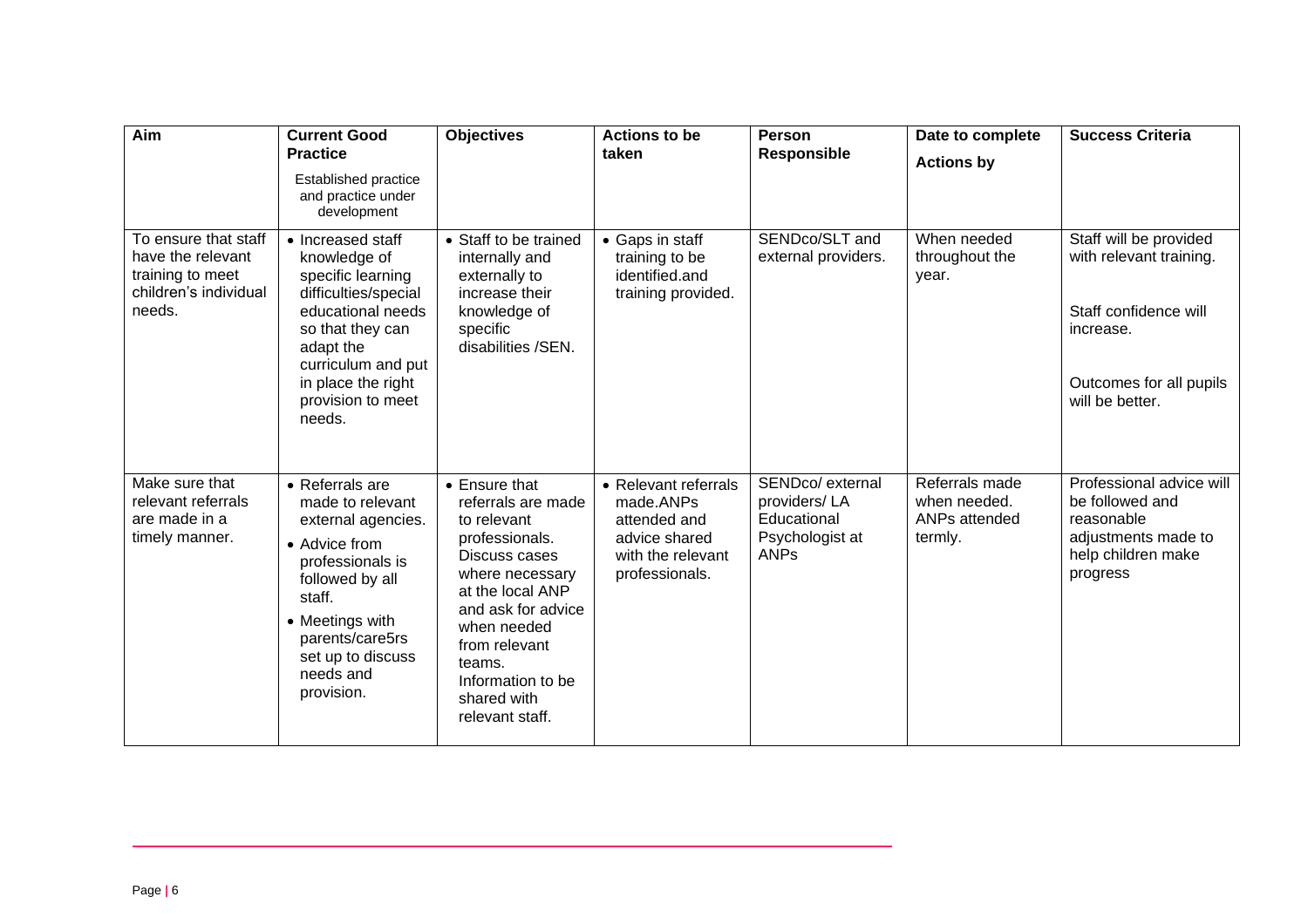| Aim                                                                                                                        | <b>Current Good</b><br><b>Practice</b>                                                                                                                                                                                                                 | <b>Objectives</b>                                                                                                      | <b>Actions to be</b><br>taken                                               | <b>Person</b><br><b>Responsible</b>                                         | Date to complete<br><b>Actions by</b> | <b>Success Criteria</b>                                                                                |
|----------------------------------------------------------------------------------------------------------------------------|--------------------------------------------------------------------------------------------------------------------------------------------------------------------------------------------------------------------------------------------------------|------------------------------------------------------------------------------------------------------------------------|-----------------------------------------------------------------------------|-----------------------------------------------------------------------------|---------------------------------------|--------------------------------------------------------------------------------------------------------|
|                                                                                                                            | Established practice<br>and practice under<br>development                                                                                                                                                                                              |                                                                                                                        |                                                                             |                                                                             |                                       |                                                                                                        |
| To Build a shared<br>relationship with<br>parents so that a<br>child's needs can<br>be met and<br>successes<br>celebrated. | • Regular meetings<br>take place when<br>needed.                                                                                                                                                                                                       | • To have a positive<br>open relationship<br>with<br>parents/carers to<br>ensure the needs<br>of the child are<br>met. | • Regular meetings<br>to take place with<br>parents/carers as<br>necessary. | Teachers,<br>parents/carers and<br><b>SENDco</b>                            | When needed.                          | Good relationships<br>formed with<br>parents/carers which<br>results in good<br>outcomes for children. |
| Improve and<br>maintain access to<br>the physical<br>environment                                                           | • Our school is an<br>old Victorian<br>building with<br>narrow corridors<br>and internal and<br>external stairs<br>which has its<br>limitations. To<br>address this, we<br>have a ramp that<br>allows wheelchair<br>access in through<br>the Reception | • To make the old<br>school building as<br>accessible as<br>possible.                                                  | • Staff to make<br>sure that the<br>ramp is free and<br>useable,            | All staff                                                                   | On going                              | Wheelchair access<br>available via the<br>Reception classroom.                                         |
|                                                                                                                            | classroom. From<br>here there is a lift<br>which allows<br>access into the<br>rest of school.                                                                                                                                                          |                                                                                                                        | • Lift to be checked<br>on a regular basis<br>and serviced<br>annually.     | Caretaker to<br>check.the lift.<br>External company<br>to service annually. | Half termly check.<br>Yearly service. | The lift will be working<br>and useable.                                                               |
|                                                                                                                            | • We keep the<br>narrow corridors<br>as clear as<br>possible to allow                                                                                                                                                                                  | • To make the old<br>school building as<br>accessible as                                                               | • Staff to be vigilant<br>when checking<br>the school<br>premises. Staff to | All staff.                                                                  | On-going                              | Corridors will be as<br>clear as possible to<br>allow wheelchair                                       |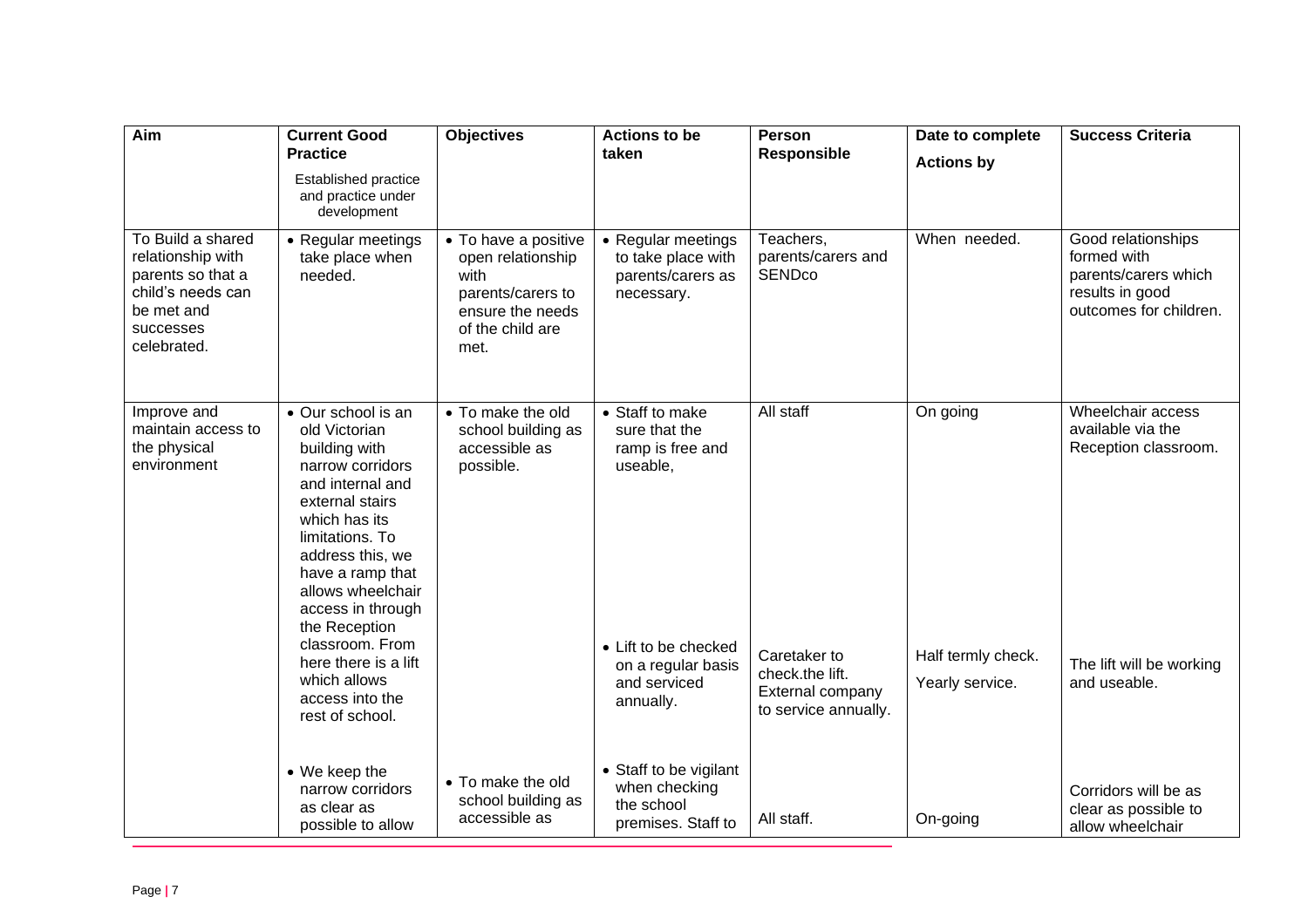| Aim                                                        | <b>Current Good</b><br><b>Practice</b>                                                                                                                                                                          | <b>Objectives</b>                                                                                                                                                       | <b>Actions to be</b><br>taken                                                   | <b>Person</b><br><b>Responsible</b>                                      | Date to complete  | <b>Success Criteria</b>                                                                                               |
|------------------------------------------------------------|-----------------------------------------------------------------------------------------------------------------------------------------------------------------------------------------------------------------|-------------------------------------------------------------------------------------------------------------------------------------------------------------------------|---------------------------------------------------------------------------------|--------------------------------------------------------------------------|-------------------|-----------------------------------------------------------------------------------------------------------------------|
|                                                            | Established practice<br>and practice under<br>development                                                                                                                                                       |                                                                                                                                                                         |                                                                                 |                                                                          | <b>Actions by</b> |                                                                                                                       |
|                                                            | access through<br>school.                                                                                                                                                                                       | possible.                                                                                                                                                               | make sure that<br>they keep<br>corridors as clear<br>as possible.               |                                                                          |                   | access.                                                                                                               |
|                                                            | • Due to the<br>restrictions of our<br>building the<br>Library isn't<br>wheelchair<br>accessible and<br>books aren't at a<br>waist level. So for<br>all children books<br>are delivered to<br>classes in trugs. | • To make library<br>books accessible<br>to all children.                                                                                                               | • Reading<br>Ambassadors to<br>take books<br>around to all<br>classes in trugs. | Reading<br>Ambassadors                                                   | Weekly            | A range of library<br>books will be made<br>available to all<br>children.                                             |
| To have a toilet that<br>is accessible for<br>wheelchairs. | • There is one<br>disabled toilet<br>located in the<br>centre of the<br>school building.                                                                                                                        | • To allow access<br>to disabled toilet<br>facilities. This<br>space is also<br>used for pupils<br>who require<br>support to<br>manage their<br>personal care<br>needs. | • Disabled toilet to<br>be kept clear of<br>any unnecessary<br>items,           | Caretaker is<br>responsible for the<br>checking of toilet<br>facilities. | Weekly.           | The disabled toilet will<br>be available to sue and<br>there will be space<br>when needed for<br>changing facilities. |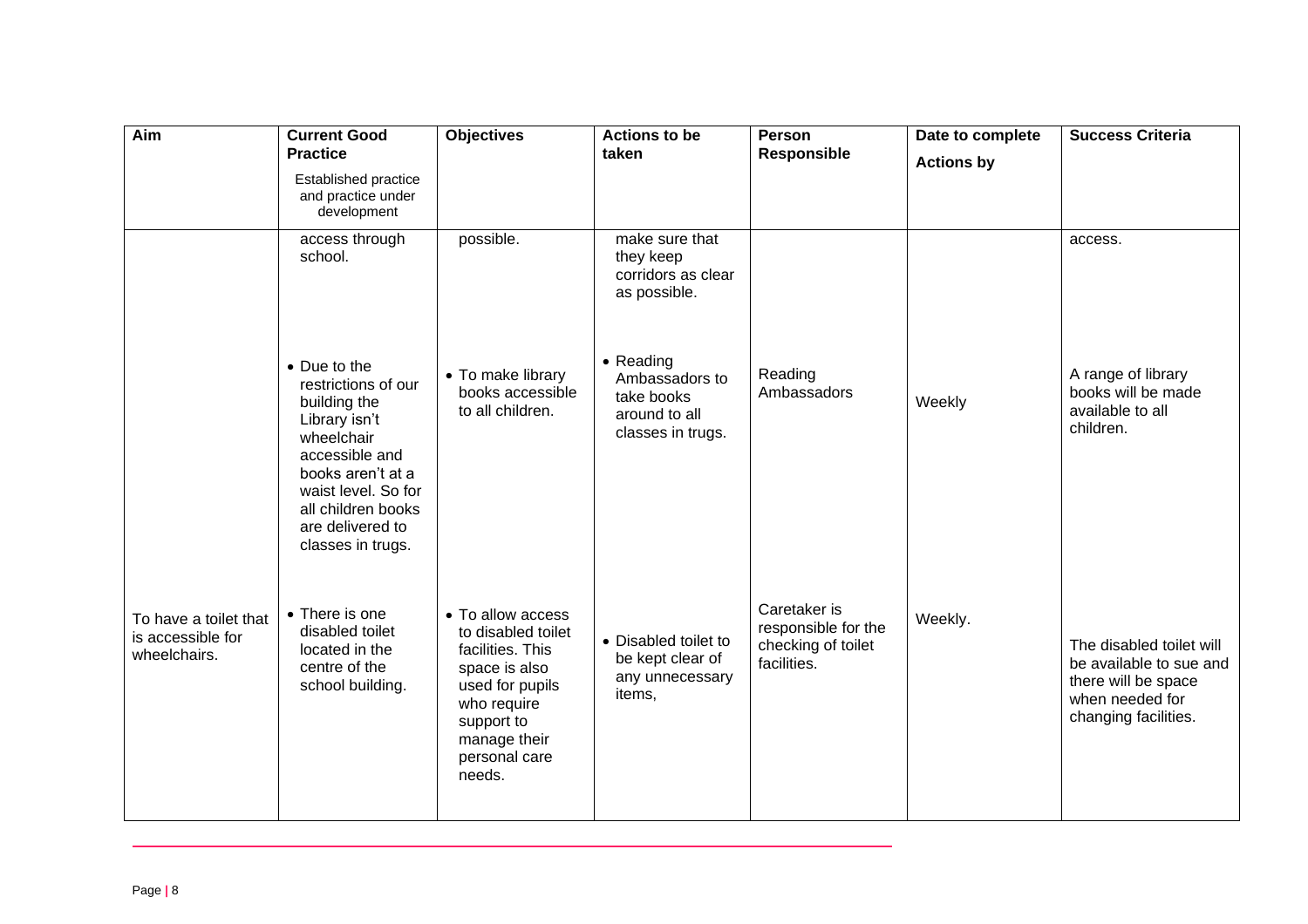| Aim                                                                                               | <b>Current Good</b><br><b>Practice</b>                                                                                                                                                                                                                                                             | <b>Objectives</b>                                                                                  | <b>Actions to be</b><br>taken                                                                                                                                                                                                        | Person<br><b>Responsible</b>                                                                                                                                                                                                                                          | Date to complete                      | <b>Success Criteria</b>                                                                                                                                                                                                                |
|---------------------------------------------------------------------------------------------------|----------------------------------------------------------------------------------------------------------------------------------------------------------------------------------------------------------------------------------------------------------------------------------------------------|----------------------------------------------------------------------------------------------------|--------------------------------------------------------------------------------------------------------------------------------------------------------------------------------------------------------------------------------------|-----------------------------------------------------------------------------------------------------------------------------------------------------------------------------------------------------------------------------------------------------------------------|---------------------------------------|----------------------------------------------------------------------------------------------------------------------------------------------------------------------------------------------------------------------------------------|
|                                                                                                   | Established practice<br>and practice under<br>development                                                                                                                                                                                                                                          |                                                                                                    |                                                                                                                                                                                                                                      |                                                                                                                                                                                                                                                                       | <b>Actions by</b>                     |                                                                                                                                                                                                                                        |
| Improve the<br>delivery of<br>information to<br>pupils and their<br>families with a<br>disability | Our school uses a<br>range of<br>communication<br>methods to ensure<br>information is<br>accessible (when<br>needed). This<br>includes:<br>• Large print<br>resources where<br>needed<br>• Resources printed<br>on coloured paper<br>if required.<br>• Pictorial or<br>symbolic<br>representations | • To ensure that all<br>children and their<br>families can<br>access all<br>information.           | • Make sure that<br>we are aware of<br>any families who<br>need information<br>presented in an<br>alternative way.<br>• Class teachers to<br>be aware of any<br>children who<br>need information<br>presented in a<br>different way. | Admin team to find<br>out if resources<br>need any<br>modifications for<br>parents when a<br>child first starts with<br>us.<br>Class teachers are<br>responsible for<br>spotting if children<br>need any<br>adaptations. They<br>can seek the advice<br>of the SENDco | On entry into<br>school.<br>On -going | To have resources and<br>information presented<br>in a way that is<br>accessible for all<br>children and their<br>families.<br>To have learning<br>resources available in<br>the classroom that are<br>accessible for all<br>children. |
|                                                                                                   | $\bullet$ A range of<br>professionals<br>welcomed into<br>school to observe<br>pupils and offer<br>advice,<br>• Advice from<br>professional<br>followed.                                                                                                                                           | • To ask relevant<br>professionals for<br>support and make<br>relevant referrals<br>when required. | • Relevant<br>professionals<br>contacted to help<br>adapt resources<br>where needed.<br>• A range of<br>professionals<br>invited into school<br>to observe pupil<br>and offer advice.                                                | SENDco to seek<br>advice from<br>professionals and<br>submit relevant<br>referrals.<br>SENDco/parents to<br>share relevant<br>reports with class<br>teachers/TAs                                                                                                      | On-going<br>On-going                  | To have sought and<br>followed the relevant<br>advice from<br>professionals.                                                                                                                                                           |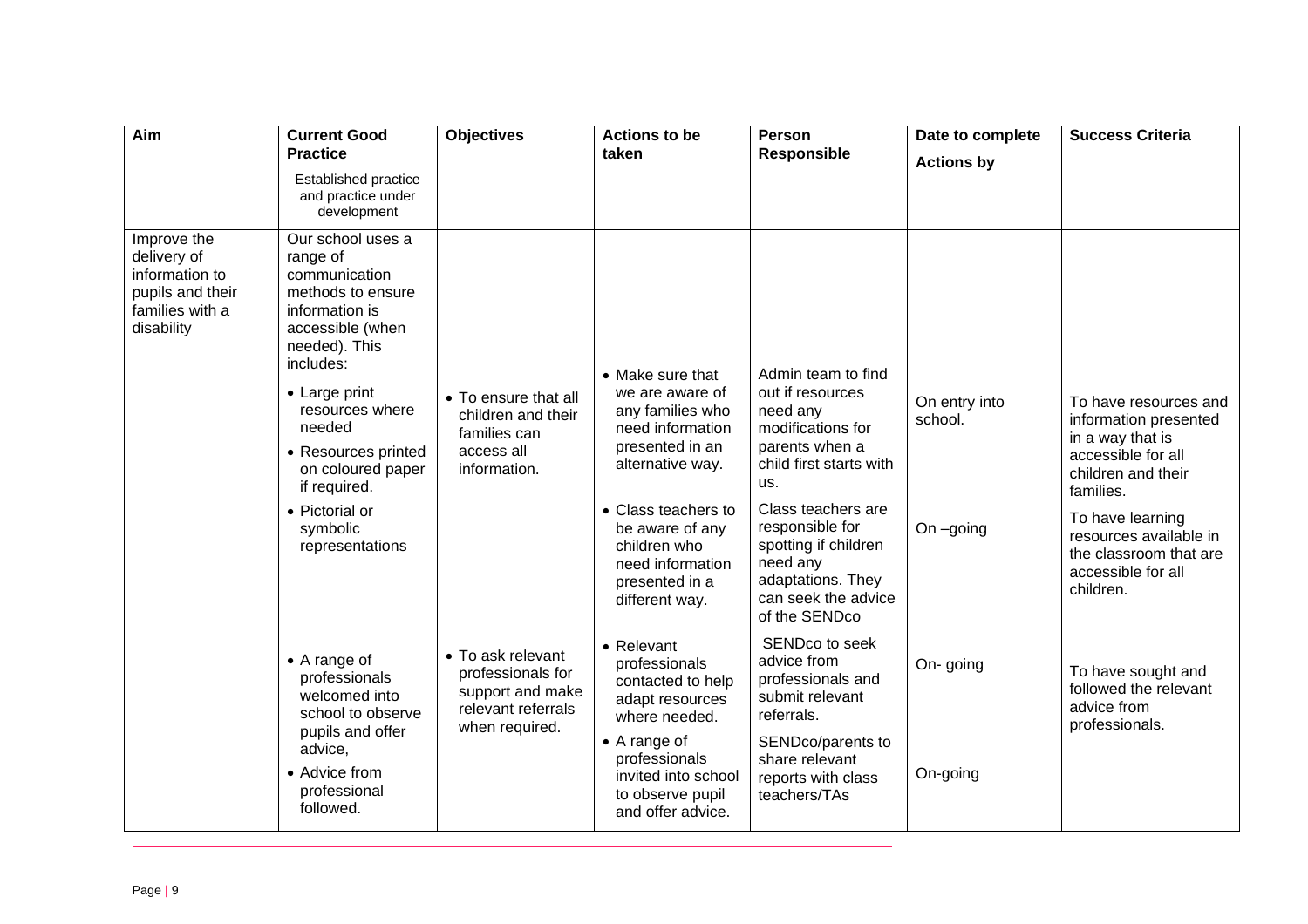| Aim | <b>Current Good</b><br><b>Practice</b><br>Established practice<br>and practice under<br>development | <b>Objectives</b>                                              | <b>Actions to be</b><br>taken                                  | Person<br><b>Responsible</b> | Date to complete<br><b>Actions by</b> | <b>Success Criteria</b>                                                              |
|-----|-----------------------------------------------------------------------------------------------------|----------------------------------------------------------------|----------------------------------------------------------------|------------------------------|---------------------------------------|--------------------------------------------------------------------------------------|
|     | • Written<br>information<br>available in<br>alternative<br>languages where<br>needed.               | • To ensure that<br>everyone can<br>access all<br>information. | • Get written<br>information<br>translated where<br>necessary, | Admin Team/SLT               | On-going/when<br>needed.              | To have written<br>information translated<br>into languages<br>required by families. |